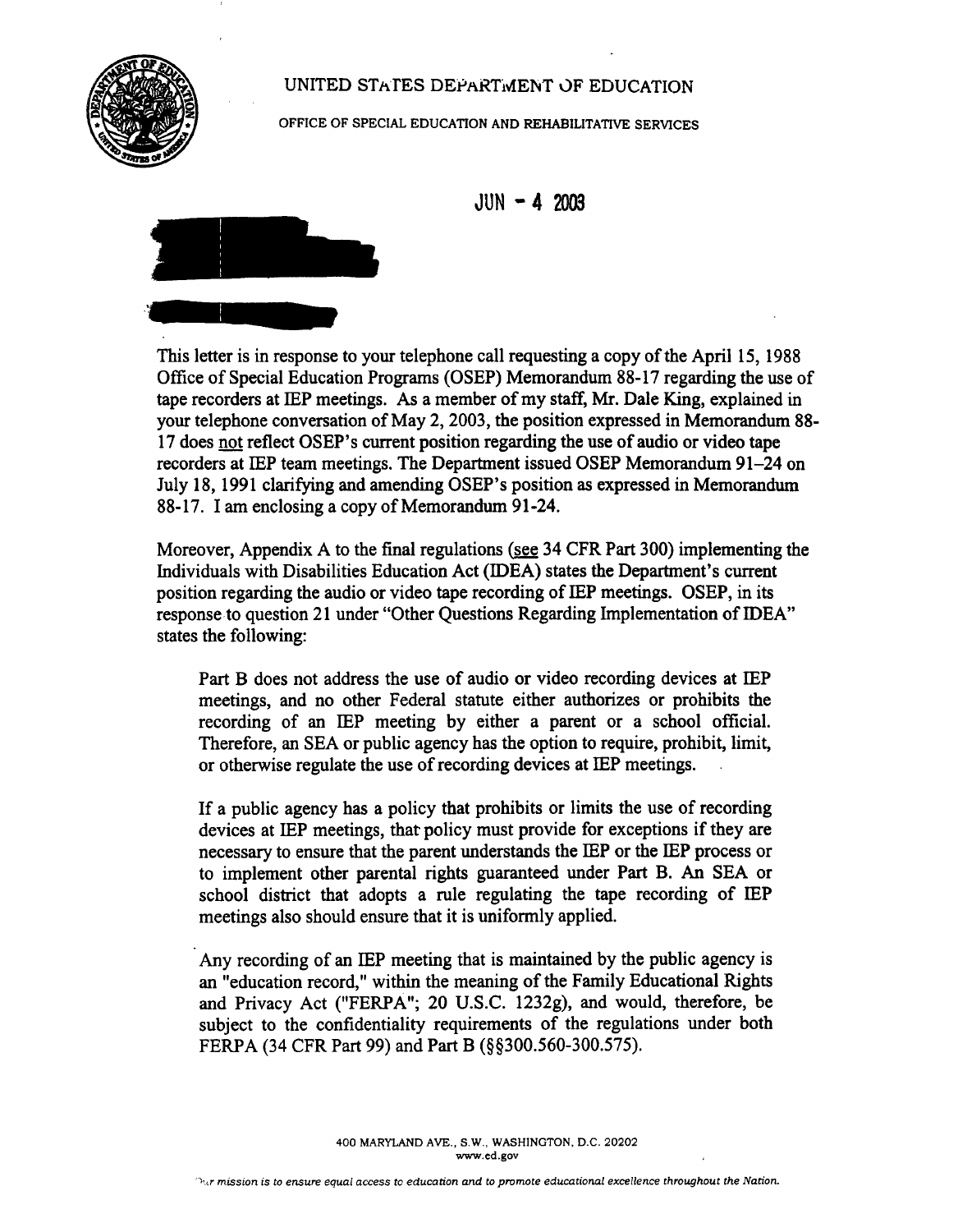Parents wishing to use audio or video recording devices at IEP meetings should consult State or local policies for further guidance.

Should you have further questions regarding this issue, please do not hesitate to contact Dale King at (202) 260-1156.

Sincerely,

Stephanie S. Lée Director, Office of Special Education Programs

Enclosure

CC: Dr. Jana L. Jones State Director Idaho State Department of Education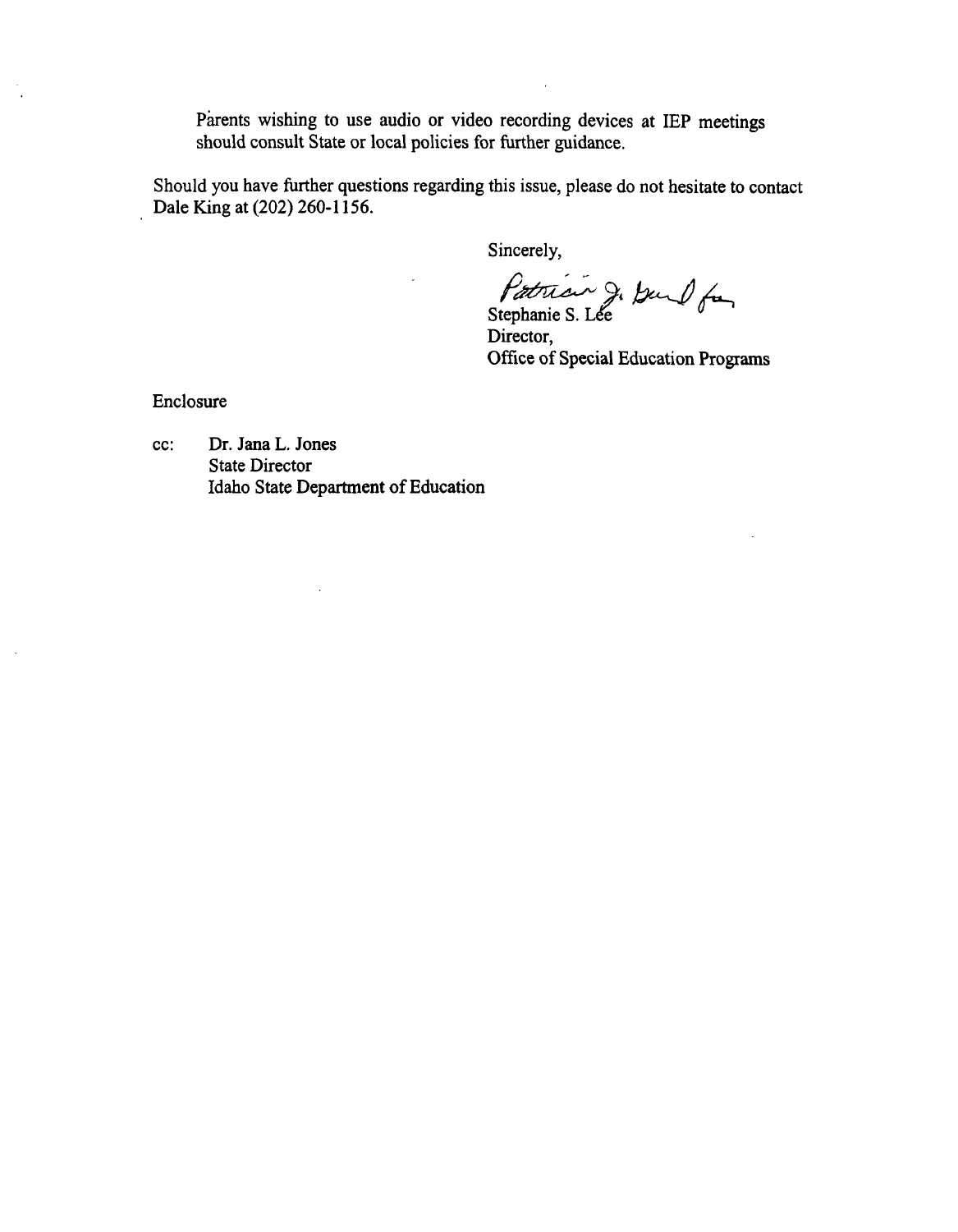

## UNITED STATES DEPARTMENT OF EDUCATION

OFFICE OF SPECIAL EDUCATION AND REHABILITATIVE SERVICES

July 18, 1991

Contact Person

Name: Robert LaGarde<br>Telephone: (202) 732-1053  $(202)$  732-1053

 $OSEP - 91 - 24$ 

### **OSEP MEMORANDUM**

TO : State Directors of Special Education

t

- FROM : Judy A. Schrag, Ed. po Director Office of Special Education Programs
- SUBJECT: Amendment of "OSEP 88-17" Regarding the Use of Tape Recorders at IEP Meetings

The purpose of this Memorandum is to clarify the position of the Office of Special Education Programs (OSEP), issued in OSEP Memorandum 88-17, dated April 15, 1988, on the tape recording of meetings conducted to develop, review, and revise individualized education programs (IEPs) for children with disabilities. Because OSEP has received a number of inquiries regarding our policy on the tape recording of IEP meetings, we would like to reiterate the position stated in the previous Memorandum, which reflects our current position. This Memorandum is not intended to alter our conclusion, as stated in the April 15, 1988 Memorandum, that a decision regarding whether parents may tape record IEP meetings should be left to the discretion of local school districts, based upon local considerations. Instead, the purpose of this Memorandum is merely to provide clarification of the statements made in OSEP Memorandum 88-17 regarding Federal privacy law.

Since Part B of the Individuals with Disabilities Education Act (Part B), formerly cited as the Education of the Handicapped Act, does not address the issue of tape recording IEP meetings, and because there are no Federal statutes that authorize or prohibit the tape recording of an IEP meeting by either a parent or a school official, a State educational agency (SEA) or school district has the option to require, prohibit, limit, or otherwise regulate the use of tape recorders at IEP meetings. This remains OSEP's position.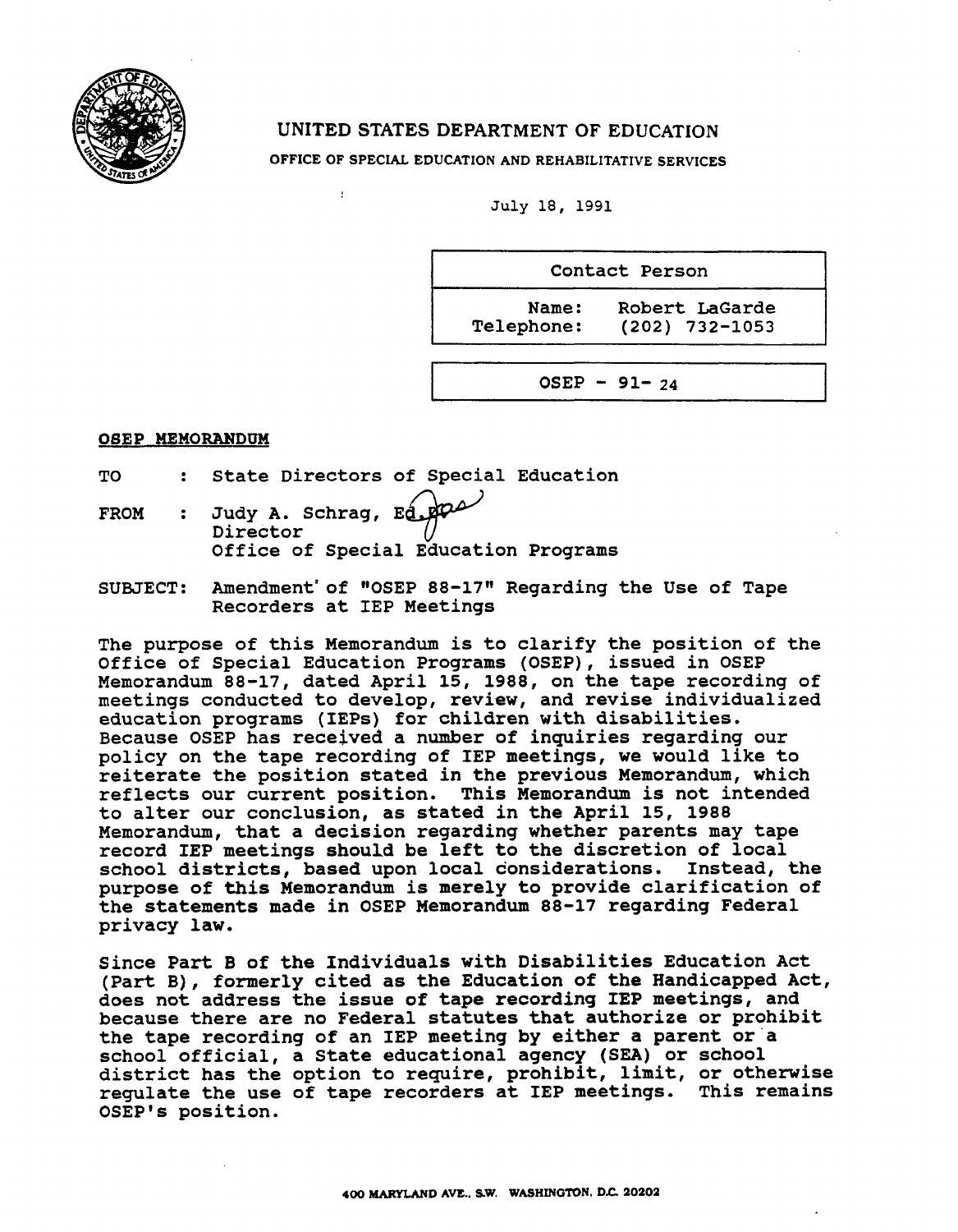Page 2 - Chief State School Officers

With regard to Federal privacy law, the April 15, 1988 Memorandum also stated that:

> A review of case law under the subject of right to privacy indicated that the rights of a child with a handicap and the child's parents could be violated if school officials recorded an IEP meeting without their permission. However, the privacy rights of school officials would not be violated by tape recording an IEP meeting because they are public officials serving in an official capacity. As stated earlier, [Part B] does not address these issues, but this is the trend in court cases.

Based on subsequent advice from the Department's Office of the General Counsel, the following clarification is needed to reflect current Federal privacy law. First, Federal privacy law does not directly address the issue of whether a parent or school official may tape record IEP meetings. Second, Federal privacy law does not suggest that the rights of children with disabilities or their parents would be violated by an uncontested tape recording of an IEP meeting by a school official, or that the school officials' status as public officials would permit tape recording by others. Instead, Federal privacy law does not make it unlawful for any participant to a communication (or meeting) to tape record the proceedings without the consent of the other parties. See Title III of the Omnibus Crime Control and Safe Streets Act of 1968, 18 U.S.C. §2520 et. seq., as amended. The fact that it is not unlawful under Federal law for a participant or party to tape record a conversation, however, does not give that party the absolute right to do so. It merely means that the non-consenting parties to the conversation would not be entitled to sue the tape recording party under Federal statutory law.

It would not be inconsistent with Federal privacy law for a school district to have a rule prohibiting the tape recording of IEP meetings if the policy provided for exceptions when they are necessary to ensure that the parent understands the IEP or the IEP process or to implement other parental rights guaranteed under Part B. However, a school district that is considering the adoption of such a rule should be aware of the following: First, our discussion of privacy law only addresses the absence of governing Federal law. An individual State may have its own statutory or constitutional provisions that will govern this issue. Second, this action may involve complex issues of Federal constitutional law. We cannot assure that a rule regulating the taping of IEP meetings would not be subject to challenge under the U.S. Constitution. Third, an SEA or school district that adopts a rule regulating the tape recording of IEP meetings may wish to ensure that it is uniformly applied.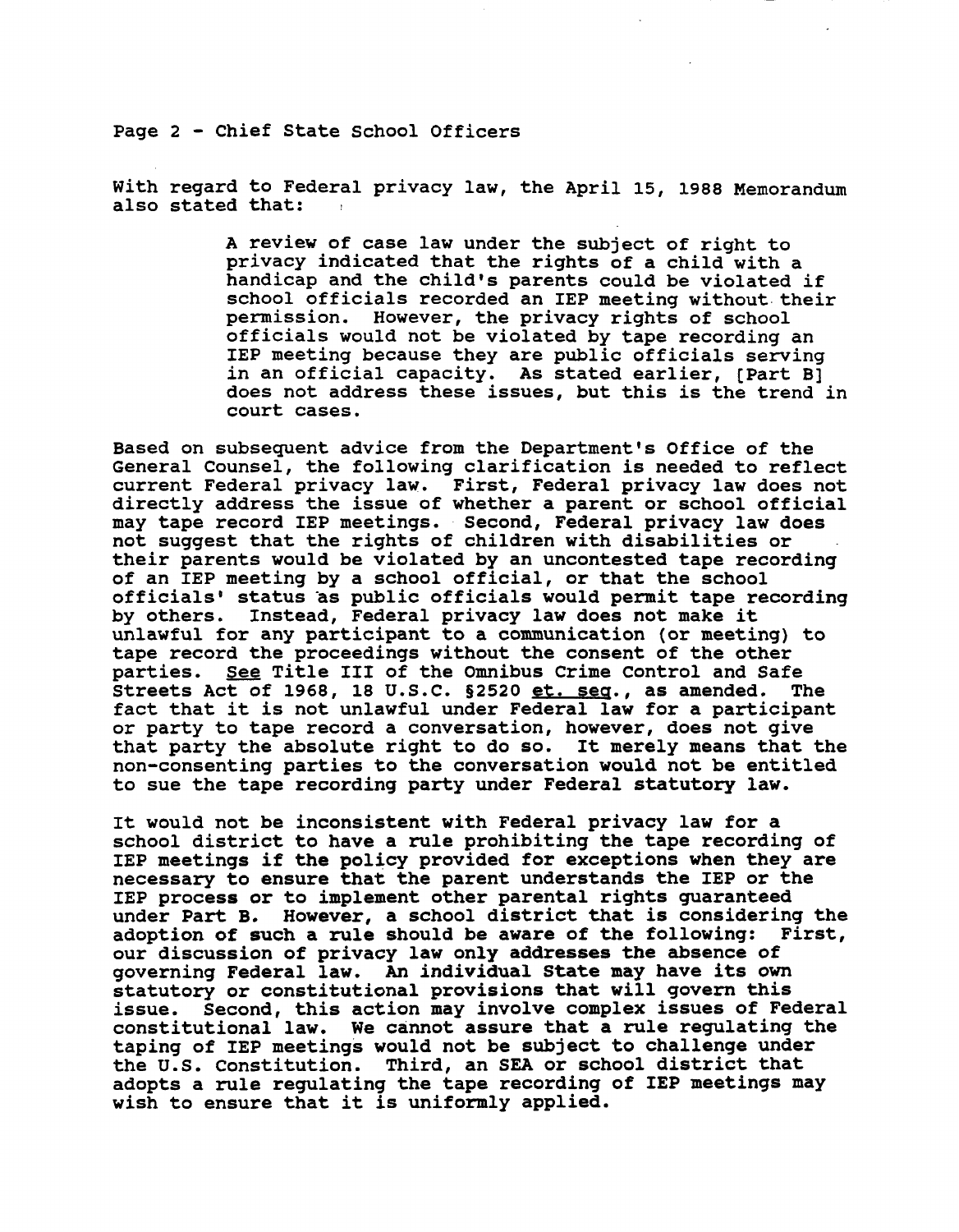#### Page 3 - Chief State School Officers

Interested SEAs or school districts should consult their own attorneys on these questions. Further, SEAs or school districts which permit tape recording of IEP meetings should be aware that those tape recordings would be subject to the Federal Educational Rights and Privacy Act (FERPA). Thus, with respect to such taped records, parents would have the right to: (1) inspect and review the tape recordings; (2) request that the tape recordings be amended if the parent believes that they contain information that is inaccurate, misleading, or in violation of that student's rights of privacy or other rights; and (3) challenge, in a hearing, information that the parent believes is inaccurate, misleading, or in violation of the student's rights of privacy or other rights. See 34 CFR §§99.10-99.22.

We emphasize that each school district has a responsibility to take the steps necessary to ensure parent participation at IEP meetings, including taking steps to ensure that the parent understands the proceedings at the IEP meeting. Under 34 CFR §300.345(e), the [school district] must take whatever action is necessary to ensure that the parent understands the proceedings at an IEP meeting, including arranging for an interpreter for parents who are deaf or whose native language is other than English. A district court has held that a parent, whose native language was Danish, and had difficulty understanding the English language, and thus, difficulty understanding her child's IEP meeting, has a right to tape record her child's IEP meeting. 735 F. Supp. 53 (D.Conn. 1990). The same district court also held that a parent with a disabling injury to her hand, making notetaking at her child's IEP meeting, and thus, her ability to understand the IEP meeting, difficult, has a right to tape record her child's IEP meeting. 131 F.R.D. 654 (D.Conn. 1990). Thus, any policy limiting or prohibiting a parent's right to tape record the proceedings at an IEP meeting must provide for exceptions if they are necessary to ensure that the parent is able to understand the proceedings at the IEP meeting or to implement other parental rights under Part B.

It also should be noted that under certain circumstances, an SEA or local district policy limiting a parent's right to tape record an IEP meeting could also constitute a violation of Section 504 of the Rehabilitation Act of 1973, the Federal law that prohibits discrimination, in Federally-assisted programs, on the basis of disability. A potential violation of Section 504 could arise where the parent involved is a person who is a deaf or hearing impaired, and thus, is unable to understand the proceedings at the IEP meeting without a tape recorder or an interpreter. Further, if the parent involved has a native language other than English, the SEA or school district policy could constitute a violation of Title VI of the Civil Rights Act of 1964, the Federal law that prohibits discrimination on the basis of race<br>and national origin in Federally-assisted programs. The and national origin in Federally-assisted programs.